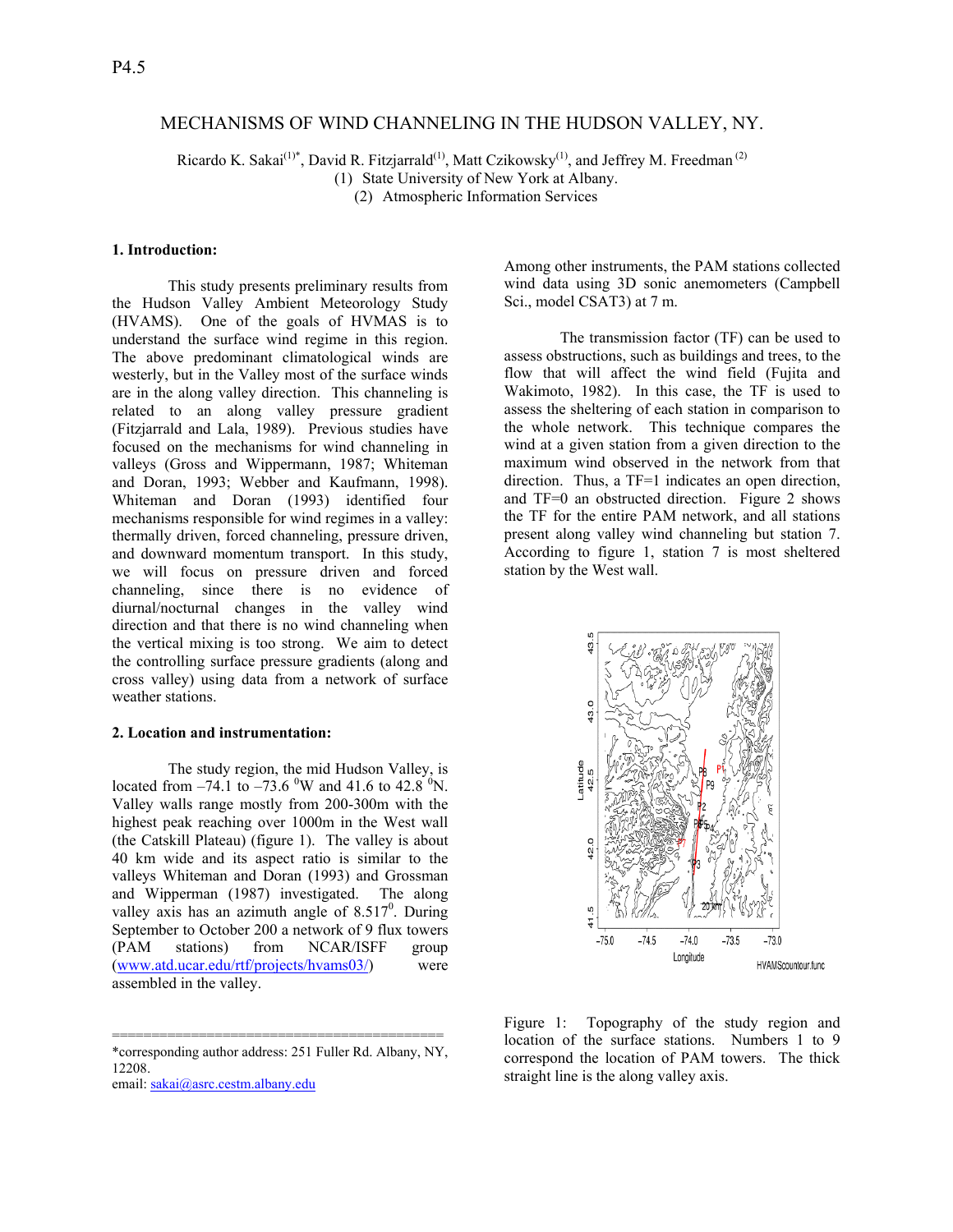

Figure 2: Transmission factor for the PAM network

On six PAM stations (stations 2, 3, 4, 6, 8, and 9) high-resolution microbarographs at 2 m (Setra, model 270) were installed with static pressure heads (Vaisala, model SPH10) to minimize the dynamic pressure. Before the field installation, an intercomparison among the microbarographs was performed. In the lab, an accuracy of 0.05 mbar among the instruments was attained. According to the manufacturer, the SPH10 reduces the error of the dynamic pressure to less than 0.1 mbar if the wind is less than or equal to 10 m/s and the attack angle of the flow is between  $-10$  to  $10^0$ .

### **3. Data Analysis.**

 During the field experiment, about 81% of the surface wind directions were aligned with the valley axis. However, winds aloft usually have another direction (figure 3). This along-axis channeling in the valley can be explained by 2 major mechanisms. The first mechanism is forced channeling; the cross-valley component is blocked or reduced by the valley walls. Thus, the along-valley component will determine the wind direction in the valley. The second mechanism is pressure driven channeling. As the air aloft enters the valley, it decelerates and the imbalance in the geostrophic wind will force a leftward deflection in the wind direction (Eckman, 1998). The pressure driven mechanism is the only one that explains counter currents or valley reversal flows, i.e., the wind direction in the valley is the opposite of the wind direction aloft. Table 1 shows the distribution of the surface southerly and northerly winds in the valley. For 850 mb Westerly winds, there are more valley northerly winds, indicating that forced channeling prevails over the pressure driven mechanism. The presence of the Mohawk Valley on the Northwest

wall also helps for this scenario. However, counter currents indicate the presence of the pressure driven mechanism as well. In 8 cases there is no explanation of the wind behavior. In all cases the mean wind speed of the entire network was less than  $1 \text{ ms}^{-1}$ indicating that local effects are more important.



Figure 3: Scater plot of the 850 mb meteorological wind direction from air soundings launched in Albany airport versus the mean PAM network surface wind direction. Both wind direction are rotated to the axis valley (fig. 1), so a  $0^0$  wind direction comes from the North of the valley (northerly) and  $180^0$  from the South of the valley (southerly).

Table 1: Occurrence of southerly and northerly valley winds. WD(850) is the wind direction at 850 mb, "FC" is forced channeling, "PD" is pressure driven, "?" represents unknown mechanism. "\*" represents the counter current events.

| WD(850)              | Northerly  | Southerly |
|----------------------|------------|-----------|
| 0 to $90^\circ$      | 6 (FC, PD) |           |
| 90 to $180^0$        |            | HU.       |
| 180 to $270^0$       |            | (FC, PD)  |
| 270 to $360^{\circ}$ |            | ∗         |

 The pressure regime within the valley is also investigated. To reduce the microbarograph pressure data into a reference level, an average for a day or more was performed on each station. The use of the pressure perturbation, or the difference between the observed pressure and its mean, levels the studied signal for the entire network. Also, this procedure has the advantage avoiding the problem of instrument offsets, such as for temperature and humidity, and uncertainties regarding station height. The disadvantage is that the reference level is unknown. Gradients are obtained from the regression line of the scatter plot of the pressure perturbation and the location of the stations. Figure 4 shows the pressure gradients and the wind components for the along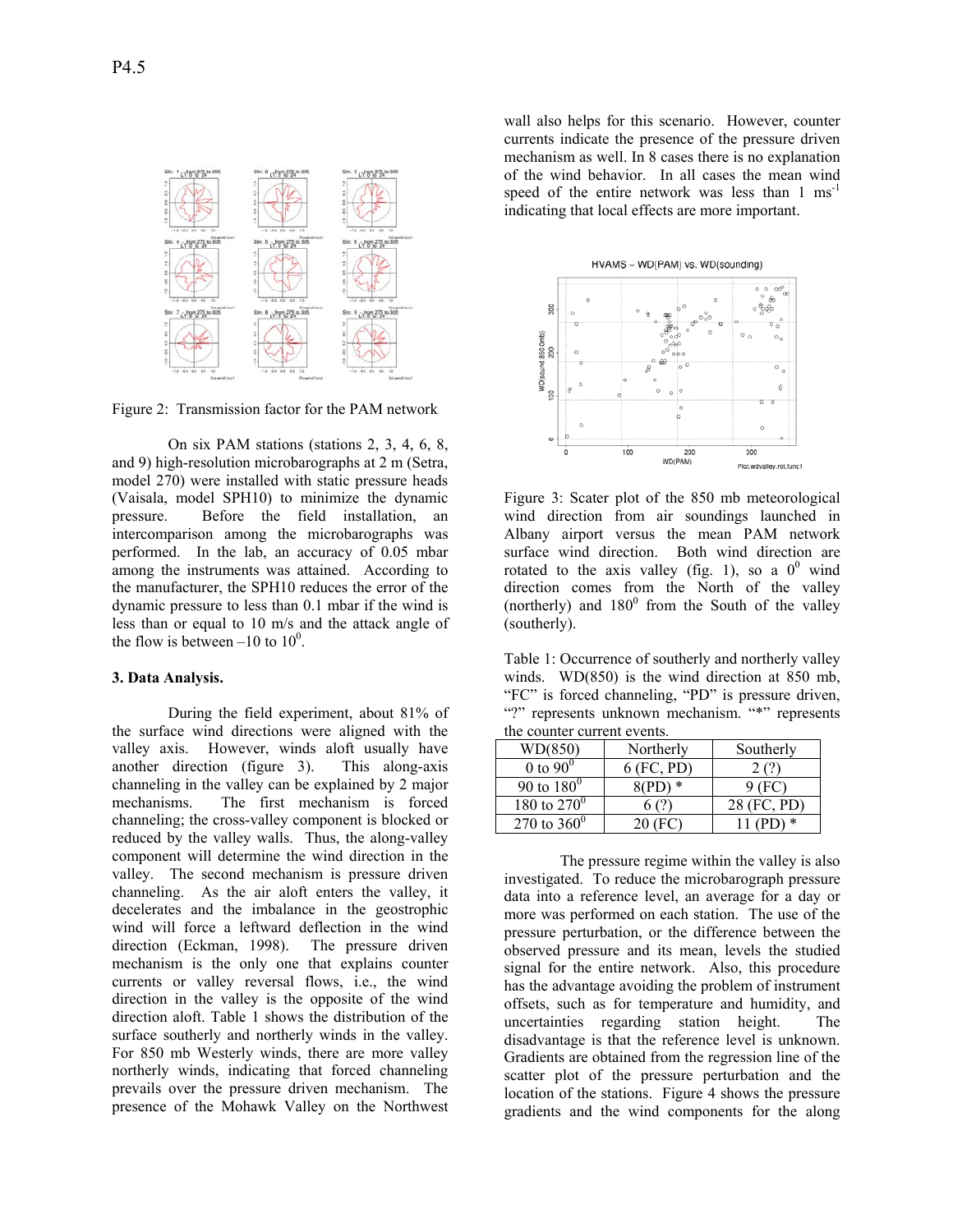(v,dp/dy) and cross valley (u,dp/dx). There is an opposite pattern of the along and cross valley gradients. Also it can be seen that dp/dy is inversely proportional to the along wind component. This is consistent with the balance of forces at the surface (figure 5). For instance, if the valley wind vector is negative  $(v<0)$ , then the gradient pressure should be positive  $\frac{dp}{dy}$ ), and due to the Coriolis force, the cross valley gradient is also positive. This supports Fitzjarrald and Lala (1989) who especulated the presence of cross valley gradients in the valley. Thus, the presence of this cross valley gradient is associated with a baroclinic layer over the valley, i.e., there is a tilt at some pressure levels leading to one side of the Valley to be cooler than other.



Figure 4: Time series of cross valley (circles) and along valley (triangles) pressure gradients (top). Cross valley (circle) and along valley (triangles) wind components (bottom). "doy" stands for day of the year.



Figure 5: Schematics of the channeled wind and its forcings in the Valley. V is wind velocity, Fc is the coriolis force, Fr is the friction force, Fg is the pressure gradient force, and PG is the pressure gradient.

# **4. Summary and Future work:**

 The along valley axis is the preferred wind direction, even when the wind over the valleys has a different direction. Pressure driven and forced channeling mechanisms seem to be the major processes. For southerly valley flow both mechanisms seem to be important. However, for valley northerly wind directions there is a preponderance of forced channeling.

The microbarograph network allowed studying the pressure regime within the valley. The surface wind channeling is accompanied with the along valley gradient pressure. This result is qualitatively consistent with the balances of forces at the surface. The opposite pattern of the cross gradient indicates that there is a tilt in pressure levels in the cross valley section.

 Continuing efforts will concentrate on analyzing upper air andother data resources (soundings, sodar, and aircraft data). It will also focus on determining the presence of the tilting pressure levels and the directional shear of the wind. Also, we are going to quantitavely determine magnitudes of the surface balance of forces.

#### **5. Acknowledgments:**

This work was entirely supported by National Science Foundation grant ATM 0313718. We appreciate the efforts by the NCAR/ISFF staff to run the PAM stations and to provide us the data set, in particular to Tom Horst, Tony Delany, Steve Oncley, Gordon McLean, John Militzer, Kurt Knudsen, and Kyle Holden. We also would like to acknowledge our colleagues Rodrigo da Silva and Alexander 'Sasha' Tsoyreff for their help during the intensive field campaign.

# **6. References:**

Eckman, R.M., 1998. Observations and numerical simulations of winds within a broad forested valley. *J. App. Meteo.*, **37**, 206-219.

Fitzjarrald, D.R., Lala, G.G., 1989. Hudson Valley fog environments. *J. App. Meteo.*, **28**, 1303-1328.

Fujita, T.T., and Wakimoto, R.M., 1982. Effects of miso- and mesoscale obstructions on PAM winds obtained during project NIMROD. *J. App. Meteo.*, **21**, 840-858.